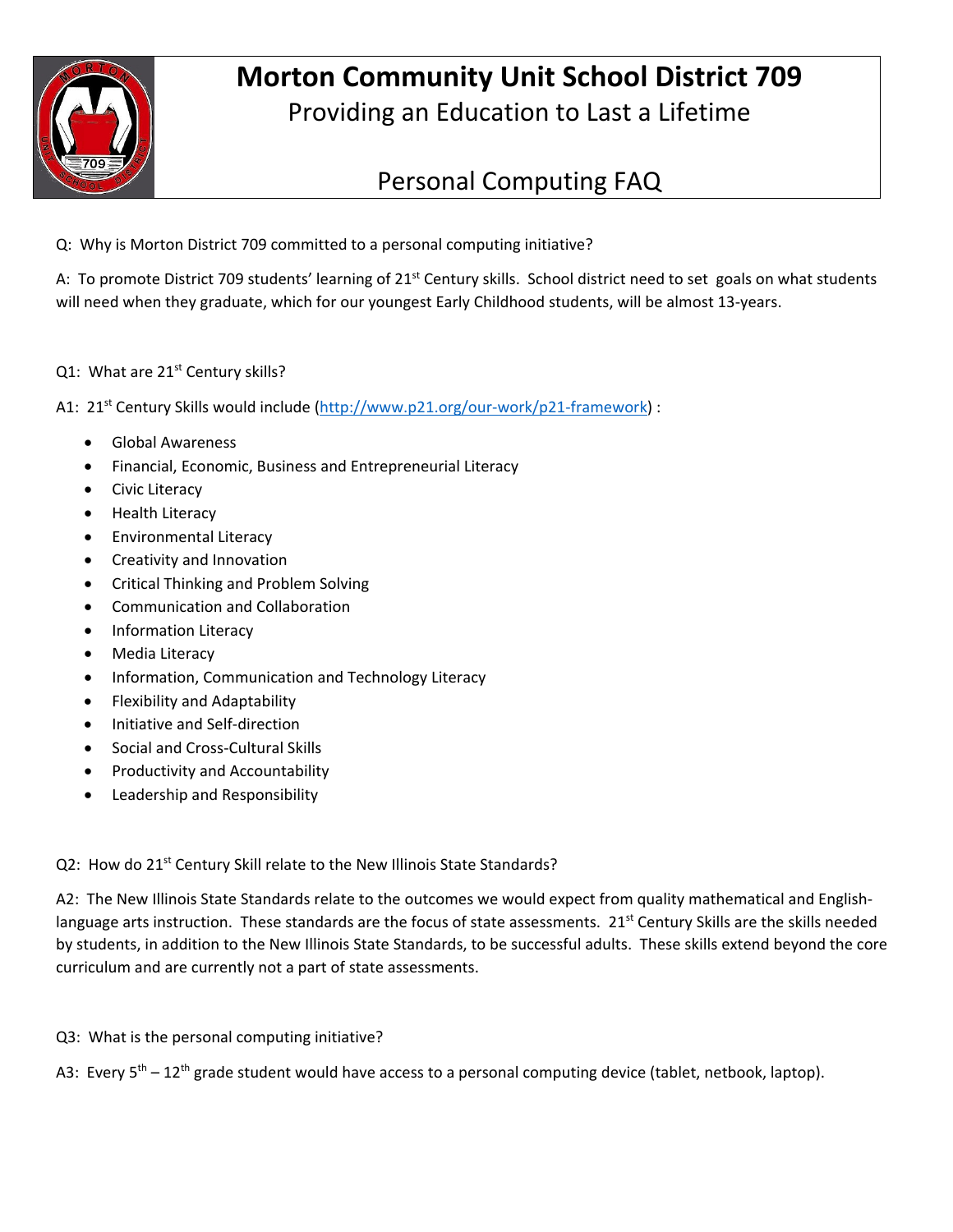Q4: How is this different than computer labs in schools?

A4: Currently computing devices are limited by availability of the lab, therefore 78j`kkjiikicomputing resources are not always an integral or integrated part of the instructional process.

Q5: How will the devices be used?

A5: The goal for the personal computing devices is to use them to enhance our instruction and not just replace what we currently do. Enhancement can come in the forms of better communication, collaboration, access to information, individualization of instructions and higher student engagement.

Q6: Why do  $5^{th}$  –  $8^{th}$  grade students use a district owned device and  $9^{th}$  – 12<sup>th</sup> have the option to rent a district device or use a device they own?

A6: As students get closer to leaving the district, it is important that they become comfortable with the device they will use after high school. For this reason, we afford our students an opportunity to use their own devices in a classroom setting if they so choose.

Q7: Will students be able to take home the iPads?

A7: In order to take home the iPads, you must sign up for the 709 iPad Protection Plan.

Q8: What is the advantage to taking home the iPads?

A8: The number of resources available through the iPad are incredible including apps, files and email. Access is 24 /7 to all of these resources if a student takes the device home. It also makes the experience truly integrated into the educational process.

Q9: Will my student be penalized if I don't want them to take the iPad home?

A9: No assignment will be given without a comparable alternative being available for students who do not have access to the iPad at home. There may be some convenience to information and resource differences, but the expectations for the final product will be identical.

Q10: Can students access objectionable material online?

A10: District 709 is firmly committed to the protection of our students. District owned devices are set up with an internet filter both on and off campus. **Even with the filter, it is important that students are properly supervised.** Students should only use the devices in public spaces and not in the privacy of their bedrooms or other unsupervised locations.

Q11: Will we be required to purchase apps?